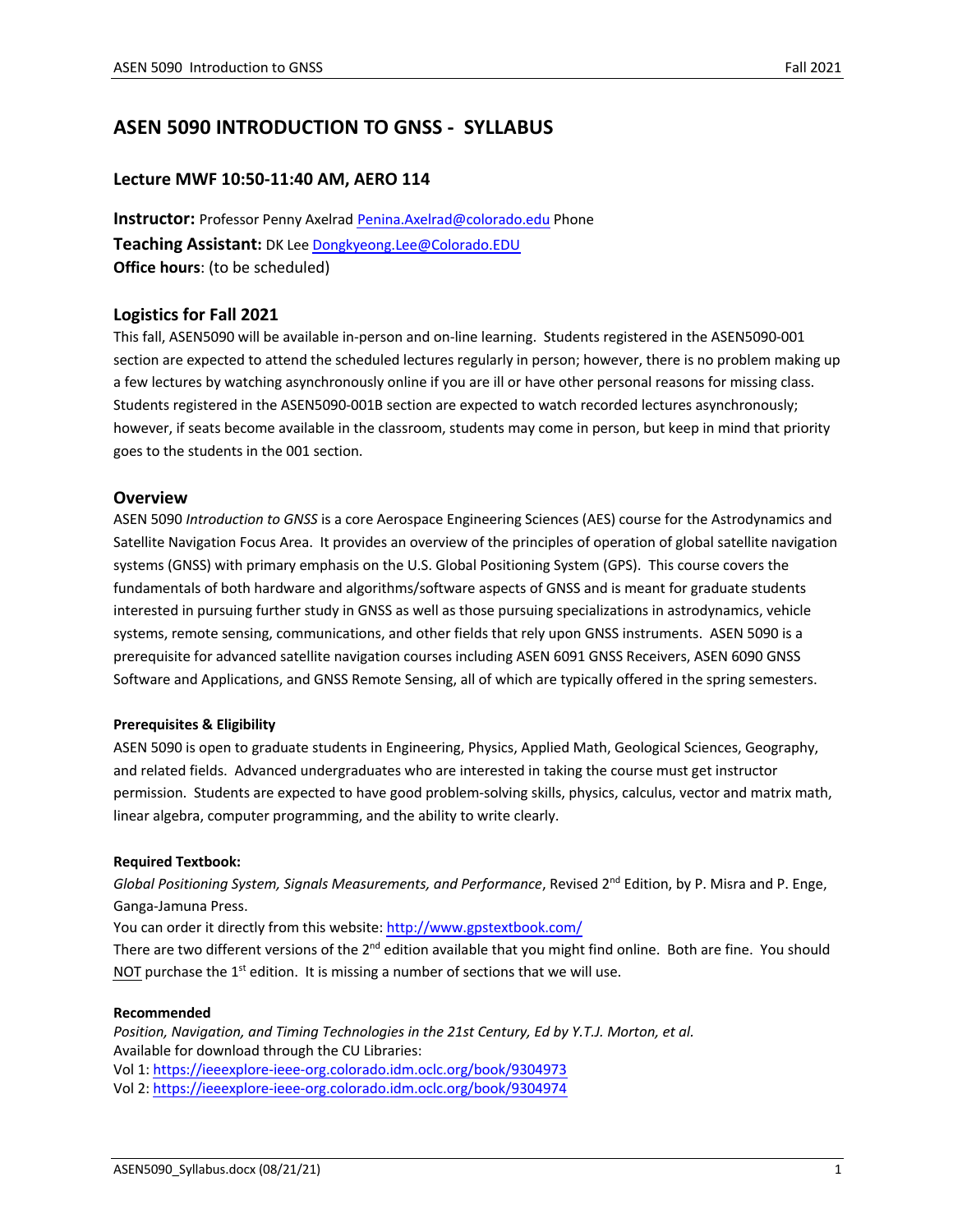#### **Subject Outline**

- 1. GNSS Basics
- 2. Measurements and Errors
- 3. Position Solutions
- 4. GPS Signals and Receivers
- 5. Applications

### **Assignments**

There are 10 homework assignments that range from working assigned problems in the book to a series of assignments that build up to programming a GPS position solution. Collaboration is permitted on these assignments. This means you may discuss the means and methods for solving problems and even compare answers, but you are not free to copy solutions from classmates or from internet resources. The work that you turn in must be your own--copying is not allowed for any assignments. Students who are found to be copying any portion of an assignment will be reported for violation of honor code and may incur both academic and nonacademic sanctions.

Each homework assignment will identify what must be turned in and the deadline for submission, which is the same for both on-campus and distance learning students. All assignments are to be submitted via Gradescope, accessible through the course CANVAS page. Up to two late assignments per student will be accepted as described on the course schedule.

#### **Exams**

There will be a midterm exam in week 8 and a final exam due on the campus-assigned date/time. Both exams will be administered as ~24-hour take-home exams via Canvas/Gradescope. Each student, whether on-campus or distant, is personally responsible to abide by the CU Honor Code and the exam rules specified on the assignment. Any violation of this requirement including collaboration or copying on an exam constitutes cheating and will result in an F for the course. An honor code violation report will also be filed with the honor code office.

### **Grading Policy**

Grades on individual assignments and for the overall course are set based on the following criteria.

- A, A- Demonstrates superior understanding of the material, excellent technical work
- B+, B Demonstrates comprehensive understanding of the material, strong technical work
- B- Demonstrates adequate understanding of the material, complete technical work
- C Demonstrates barely adequate understanding of the material and minimally sufficient technical work, not satisfactory to fulfill graduate degree requirements
- D Poor technical work
- F Unsatisfactory performance

### Final grades will be based on the following weighting

| Participation | 5   | Includes in-class and/or online activities and discussions |
|---------------|-----|------------------------------------------------------------|
| Midterm Exam  | 10  |                                                            |
| Final Exam    | 15  |                                                            |
| Assignments   | 70  |                                                            |
| Total         | 100 |                                                            |
|               |     |                                                            |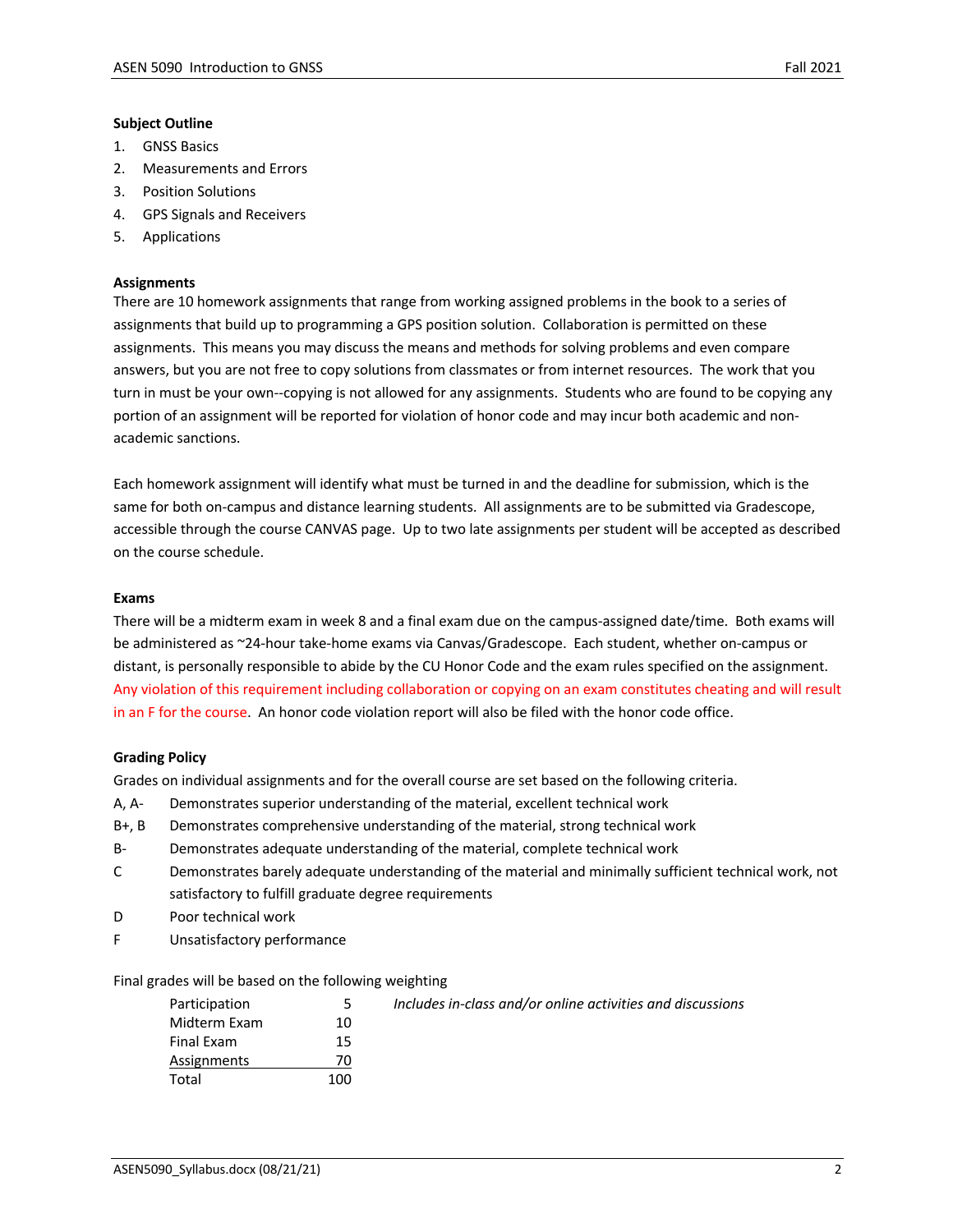## **University Policies**

#### **Classroom Behavior**

Both students and faculty are responsible for maintaining an appropriate learning environment in all instructional settings, whether in person, remote or online. Those who fail to adhere to such behavioral standards may be subject to discipline. Professional courtesy and sensitivity are especially important with respect to individuals and topics dealing with race, color, national origin, sex, pregnancy, age, disability, creed, religion, sexual orientation, gender identity, gender expression, veteran status, political affiliation or political philosophy. For more information, see the policies on classroom behavior and the Student Conduct & Conflict Resolution policies.

**Requirements for COVID-19**

As a matter of public health and safety due to the pandemic, all members of the CU Boulder community and all visitors to campus must follow university, department and building requirements and all public health orders in place to reduce the risk of spreading infectious disease. Students who fail to adhere to these requirements will be asked to leave class, and students who do not leave class when asked or who refuse to comply with these requirements will be referred to Student Conduct and Conflict Resolution. For more information, see the policy on classroom behavior and the Student Code of Conduct. If you require accommodation because a disability prevents you from fulfilling these safety measures, please follow the steps in the "Accommodation for Disabilities" statement on this syllabus.

As of Aug. 13, 2021, CU Boulder has returned to requiring masks in classrooms and laboratories regardless of vaccination status. This requirement is a temporary precaution during the delta surge to supplement CU Boulder's COVID-19 vaccine requirement. Exemptions include individuals who cannot medically tolerate a face covering, as well as those who are hearing-impaired or otherwise disabled or who are communicating with someone who is hearing-impaired or otherwise disabled and where the ability to see the mouth is essential to communication. If you qualify for a mask-related accommodation, please follow the steps in the "Accommodation for Disabilities" statement on this syllabus. In addition, vaccinated instructional faculty who are engaged in an indoor instructional activity and are separated by at least 6 feet from the nearest person are exempt from wearing masks if they so choose.

*Students who have tested positive for COVID-19, have symptoms of COVID-19, or have had close contact with someone who has tested positive for or had symptoms of COVID-19 must stay home. In this class, if you are sick or quarantined please work with the recorded lecture materials, and let the instructor know promptly if you require any accommodation in terms of assignment deadlines. You are not required to inform the instructor of the nature of your illness.*

### **Accommodation for Disabilities**

If you qualify for accommodations because of a disability, please submit your accommodation letter from Disability Services to your faculty member in a timely manner so that your needs can be addressed. Disability Services determines accommodations based on documented disabilities in the academic environment. Information on requesting accommodations is located on the Disability Services website. Contact Disability Services at 303-492- 8671 or dsinfo@colorado.edu for further assistance. If you have a temporary medical condition, see Temporary Medical Conditions on the Disability Services website.